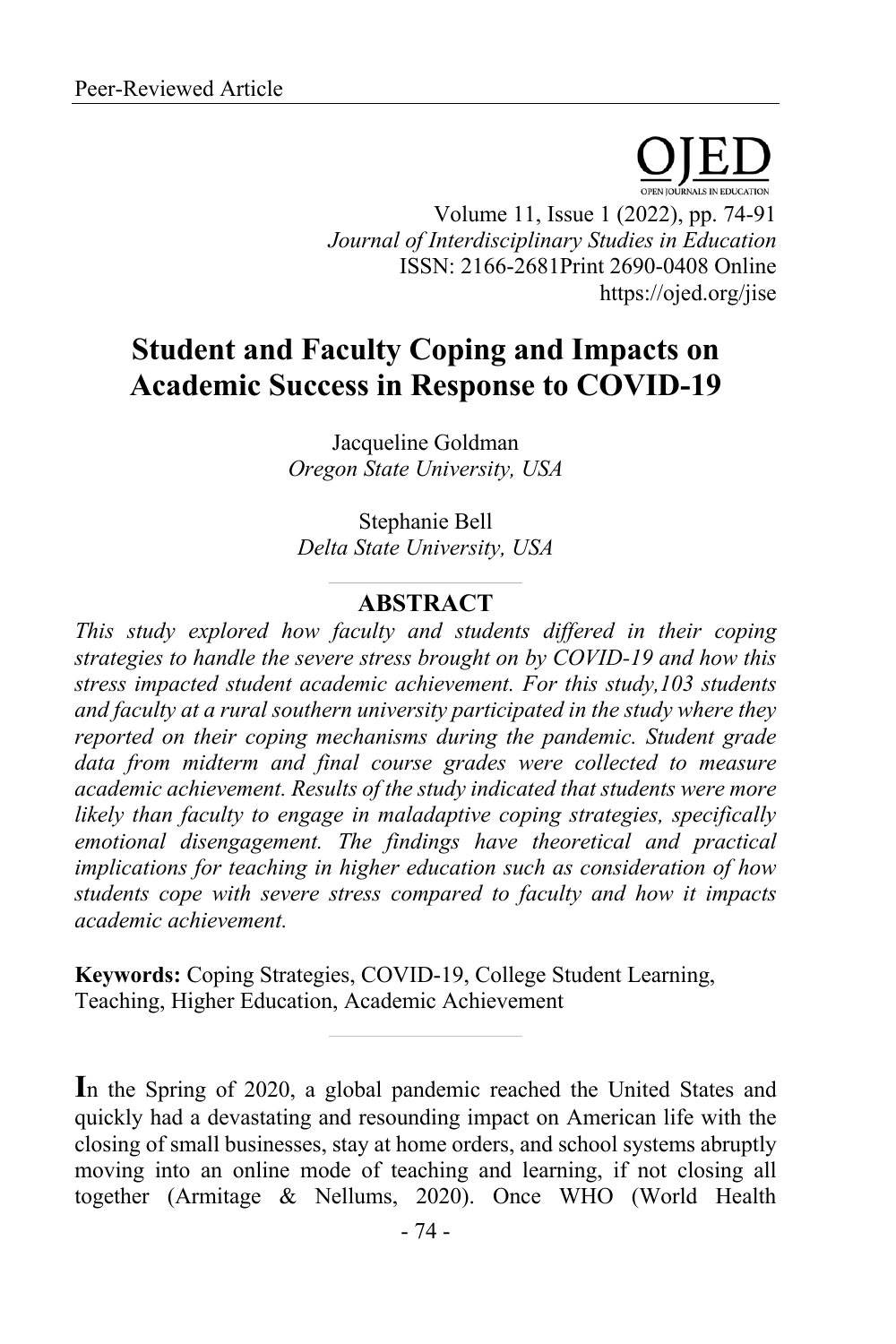Organization) declared COVID-19 as a global pandemic March  $12<sup>th</sup>$ , 2020 (World Health Organization, 2020) many U.S. universities prevented their students from returning after Spring Break and transitioned all courses to an online format. Given that there has not been a global pandemic in recent history to help chart appropriate responses nor was there common understanding of how COVID was spread, many universities transitions and responses were reactionary and left many faculty, staff, and students in a state of confusion, frustration, and uncertainty (Son et al., 2020; Wang et al., 2020). Whereas in an ideal setting a shift to online learning would require faculty to have at least multiple weeks to prepare appropriate and effective pedagogical online practices, they were now faced with making this shift in a few days (Bao, 2020). The abrupt switch to an all online course structure added an immense amount of stress to both faculty and students who then had to learn new teaching methodologies in an already stressful context.

While physical health was affected for some, individuals mental health was more severely impacted by the mandated stay at home orders (Pfefferbaum & North, 2020; Wang et al., 2020). Previous research studying epidemic impact and disasters of various forms (terrorist attacks, school shootings, oil spills, hurricanes, etc.) have found that these extreme events are followed by an increase in posttraumatic stress disorder (PTSD), depression, anxiety, and a host of other mental illnesses (Neria, Nandia, & Galea, 2008). Although previous epidemics have marked differences to COVID-19, the SARS epidemic (a similar respiratory disease) had found that both patients and clinicians had an increase in PTSD, stress, and psychological distress that also persisted over time (Lee et al., 2007). Unlike the epidemics from previous research which were regionally disruptive, COVID-19 led to a worldwide disruption in teaching modalities. Research surrounding the mental and emotional impact on faculty and students during COVID-19 is still underway, and what has been distributed demonstrates a stark image.

A survey conducted by a mental health charity called YoungMinds in the UK found that out of the 2111 participants up to age 25 that had a previous mental health history, 83% said the pandemic had made their conditions worse via a lack of access to support systems both physical and social (Lee, 2020). Not only are lost resources negatively impacting students, but the loss of the consistency and school routines has increased levels of depression among students who rely on routine as a coping mechanism (Baloran, 2020; Lee, 2020; Son et al., 2020). The impact of COVID-19 has been substantial and taken an especially intense focus on student mental health. For instance, even before the pandemic, college students were already experiencing mental health concerns with rising levels of depression and anxiety (Lipson et al., 2019). With COVID-19 procedures requiring isolation and removing a sense of belonging most college students need for well-being and success (Johns & Hawkes, 2020), the pandemic has only exacerbated mental health risk factors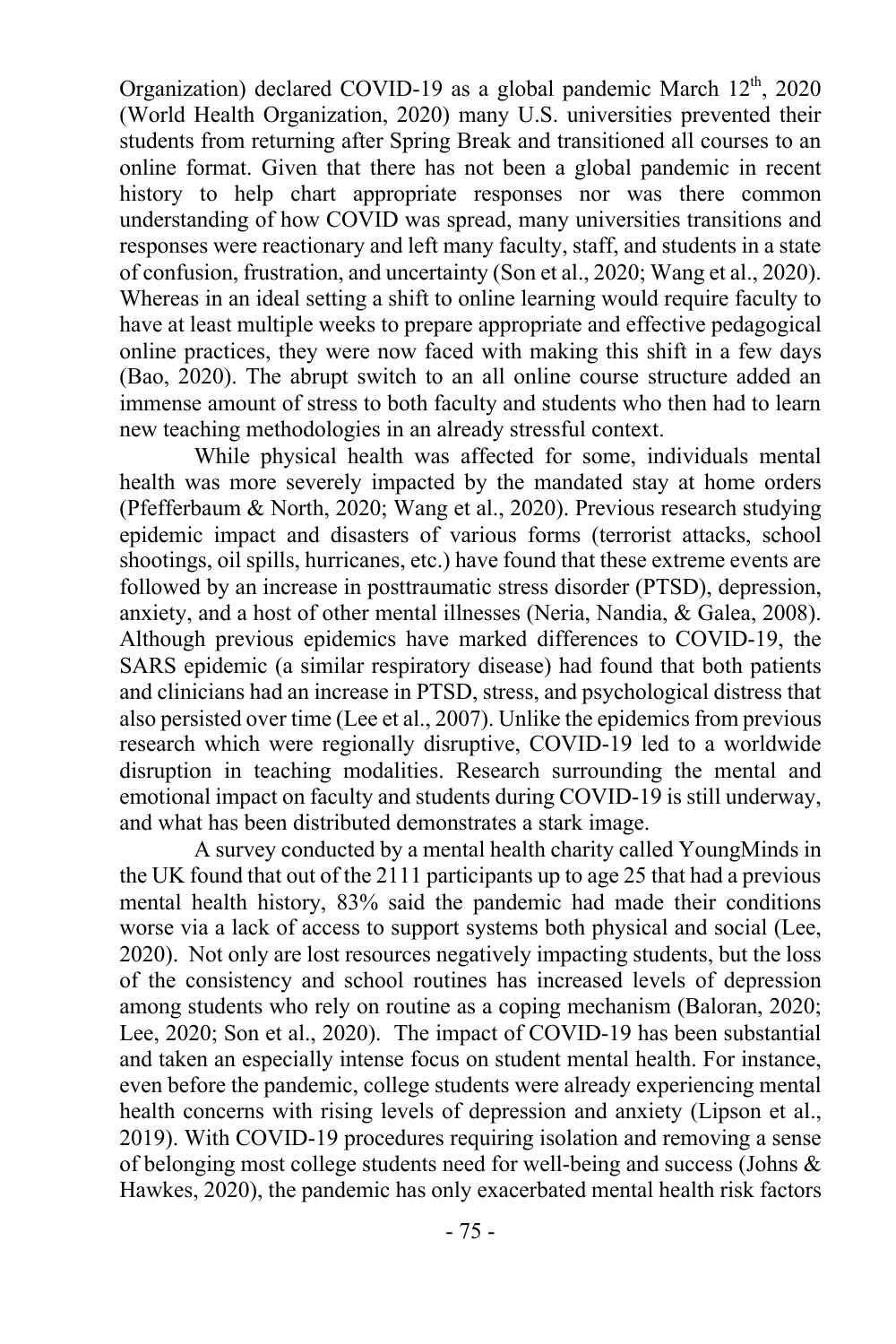(Lederer et al., 2020; Son et al., 2020). Although the negative impact on student mental health is clear, what should be further explored is how students used coping mechanisms during this experience and how this may have impacted their academic resilience. If we can identify and understand student coping experiences, we may be better suited to also understand how to best help them moving forward. Further, there is little research focusing on the experience of faculty members during the pandemic as well.

Given the significant shift in everyday life due to COVID-19 there is reason to believe that the mental health impacts are not just limited to students but are also be felt by faculty in unique ways. A lack of routine not only impacted faculty as well, but educators all over were faced with a drastic new transition into purely online teaching and learning in a rapid time allotment. In an ideal setting, faculty would have weeks to develop each course into an online structure. Online teaching requires extensive lesson plans, audio and visual content, and constant monitoring as well as tech support teams that many universities may not have the infrastructure to provide (Bao, 2020). The rapid transition to an online platform without appropriate preparation and training had many scholars arguing that pandemic teaching would not classify as 'online learning' but more of distance education, or triage teaching (Bates, 2020; Johnson et al., 2020). In response to closing university campuses, many educators had a manner of days to transform face-to-face classes to online, with many faculty having little or no previous online teaching experience (Bao, 2020). Further, previous research indicates that during times of acute stress, mental and physical health take a great hit, making academic engagement difficult (Saleh et al., 2017). High levels of stress toward the end of the semester has shown a negative impact on academic success in college students (Elias et al., 2011; Rafidah, 2009). Due to stress and its negative impact on academic success and the acute amount of stress that COVID-19 and abrupt switching to an online program, it seems that it is only natural for academic achievement to also suffer. The current research postulates that the high stress transition accompanied with already overwhelming stress of the pandemic and heightened uncertainty impacted faculty coping mechanisms which may have compounded the stress on students and therefore impacting their academic success.

The aim of the study was to understand the experience of both faculty and students in the light of the COVID-19 pandemic and how both parties engaged in coping mechanisms and how that may have impacted academic achievement. The results of this study can help educators understand how students and faculty respond to extreme stress and unique environments and how-to best support both our students and faculty in moving forward in this new normal.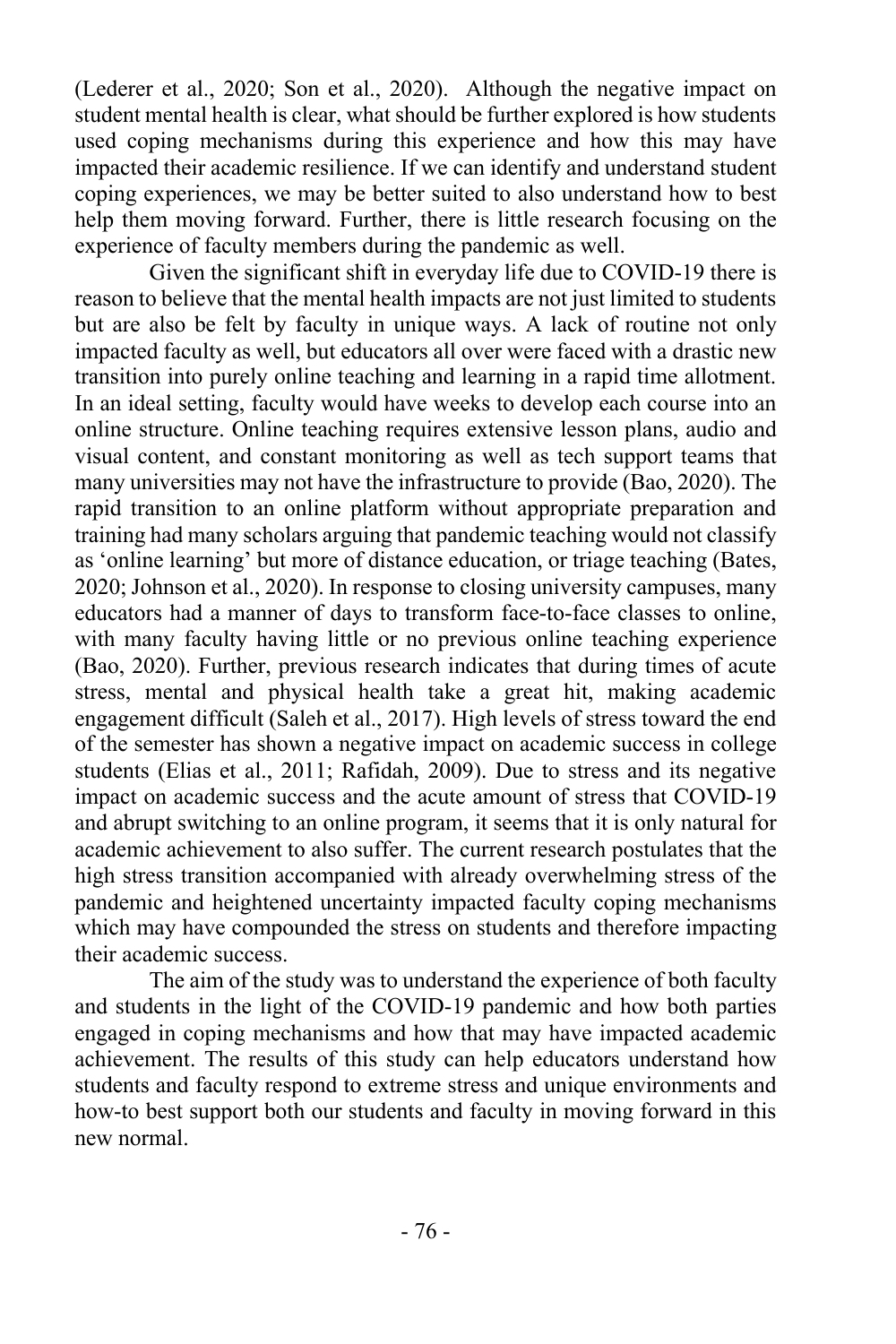## **LITERATURE REVIEW**

# **Coping**

There are many ways people respond to stress in their lives. The concept of coping originated in psychology in the 1940's and 1950's (Lazarus and Folkman, 1984). In their foundational work, Lazarus and Folkman (1984) defined coping as, "...constantly changing cognitive and behavioral efforts to manage specific external and/or internal demands that are appraised as taxing or exceeding the resources of that person" (p. 18). Coping is outlined as a stage-wise process that functions as consistent assessment and re-assessment of an individual's environment or situation. Lazarus and Folkman (1984) go on to describe specific factors that influence an individual's ability to cope. Some are labeled "coping resources" (p. 157), which we might refer to as protective factors. These protective factors include social support, social skills, problem-solving skills, positive beliefs, and health and energy. In opposition to that, there are also "constraints against coping resources" (p. 157) which we could also label as risk factors. These risk factors include the influence of cultural values and norms around emotions and behaviors, environmental constraints such as material resources, and level of threat (Lazarus & Folkman, 1984).

The way an individual generally responds to stress is often referred to as *coping style* (Lazarus, 1999; Lazarus & Folkman, 1984). Coping style was originally conceptualized by correlating thoughts and behaviors related to coping in the same people over time or between situations (Lazarus, 1999). Previous literature classifies coping styles in different ways. For example, Folkman and Lazarus (1980) outline the differences between emotionfocused coping and problem-focused coping. Emotion-focused coping usually involves either reducing emotional distress, or re-framing an encounter that caused emotional distress (Lazarus & Folkman, 1984). Individuals may engage in strategies such as minimizing, positive comparisons, or trying to see the good in negative events as part of emotionfocused coping. The goal of emotion-focused coping is to help an individual stay hopeful and optimistic in the face of negative events (Lazarus & Folkman, 1984). In contrast, problem-focused coping strategies are directed towards problem solving, rather than emotional avoidance. Problem-focused coping is considered an active coping style where an individual engages in specific activities to negate the problem or negative event. Oftentimes, problem-focused coping is used when an individual feels some sense of control over the outcome (American Psychological Association, n.d.).

Additionally, literature exists that defines coping as adaptive or maladaptive (Snyder & Pulvers, 2001). Avoidant coping is considered a maladaptive coping style. Someone employing the avoidant coping strategy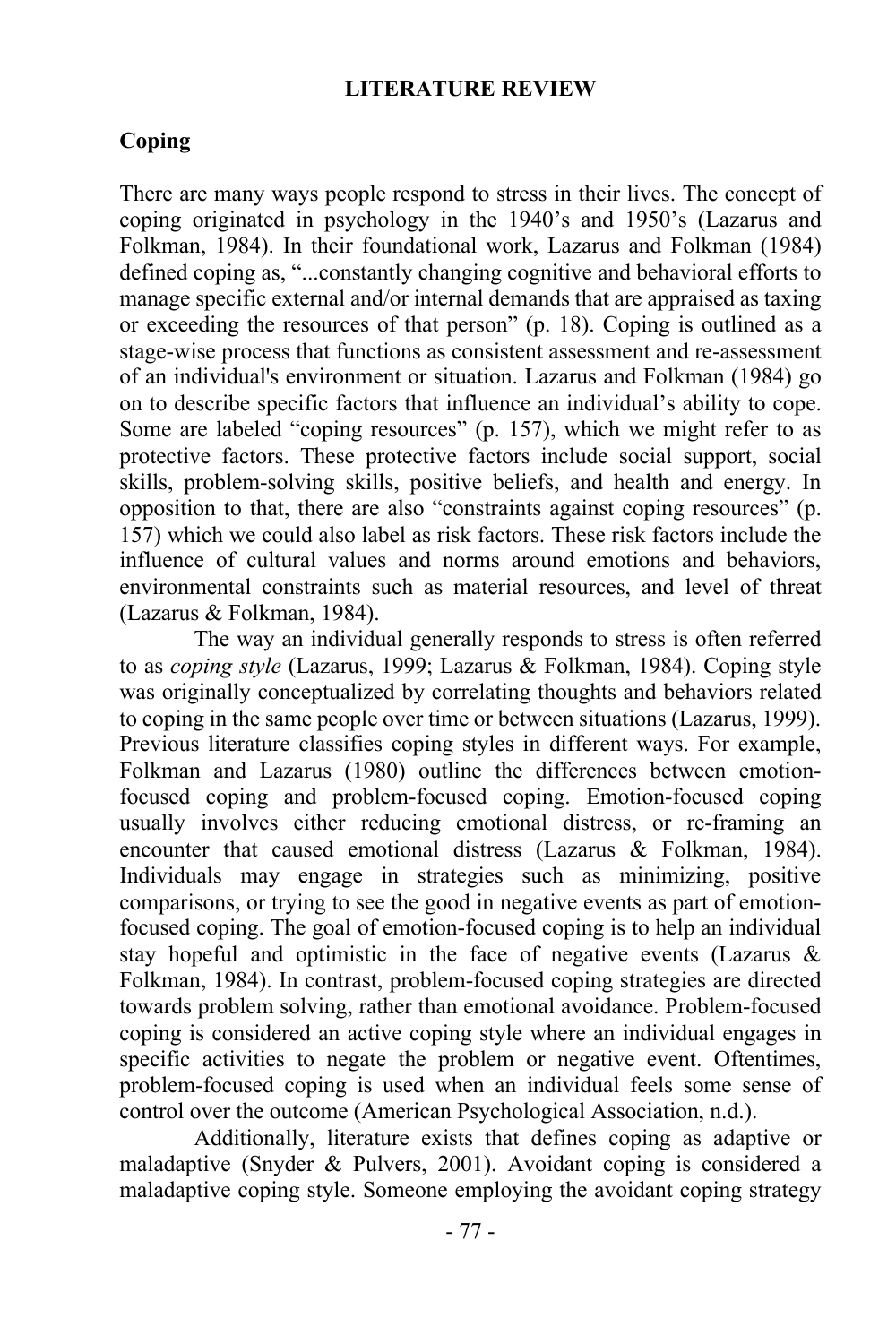is trying to avoid the problem itself, and the emotional discomfort associated with the problem or negative event. Avoidant coping keeps the individual in denial the problem exists (Snyder & Pulvers, 2001). The COPE Inventory includes questions that address active and maladaptive coping behaviors (Carver, 2013). More specifically, the COPE Inventory breaks down an individual's score based on specific coping behaviors such as: positive reinterpretation of growth, mental disengagement, humor, and substance use, just to name a few (Carver, 2013).

# **Coping and Academic Achievement**

Previous research has identified relationships between coping styles and emotional and mental health (Ben-Zur, 2009; Carver, 2013). For example, research by Moskowitz and colleagues (1996) demonstrated that AIDS caregivers that had positive reappraisal coping mechanisms had positive emotions during and after their partners death. This research was corroborated in Turner-Cobb's research in 2002, demonstrating positive coping mechanisms and relationship to better life satisfaction and positive adjustment in HIV-positive persons. Whereas research on cancer patients who engaged in cognitive and behavioral avoidance coping mechanisms demonstrated detriments to both health (Epping-Jordan et al., 1994) and adjustment (Carver et al., 1999). The connection between coping strategies and overall health has been well studied, but more recently scholars have identified the relationship between coping styles and academic achievement.

Research by MacCann and colleagues (2011) demonstrated that coping styles mitigated the relationship between emotional intelligence and academic achievement. Within their study, students who were higher in emotion management demonstrated more problem-focused coping (a coping strategy highly effective in stress management by providing a sense of mastery over the stressor or threat (Zeidner & Saklofske, 1996)) and higher grades. The relationship between emotion management and higher GPA was non-significant without problem-focused coping strategies, indicating that coping style can not only mediate other impacts on academic achievement, but could show benefit to academic achievement itself.

Further research in various higher education contexts has demonstrated the academic benefit of a problem-focused coping strategy versus either emotion-focused or avoidant coping. Researchers believe that emotion-focused coping can help with maintaining emotional balance via appropriate venting and prevent extreme emotional reactions, but does little to help overcome the threat or perceived stressor (Lazarus, 1999; MacCann et al., 2011; Pickens et al., 2019). Avoidant coping has little positive benefit as substance abuse, denial, and disengagement rarely ever lead to beneficial outcomes (MacCann et al., 2011; Parker & Endler, 1996). However, research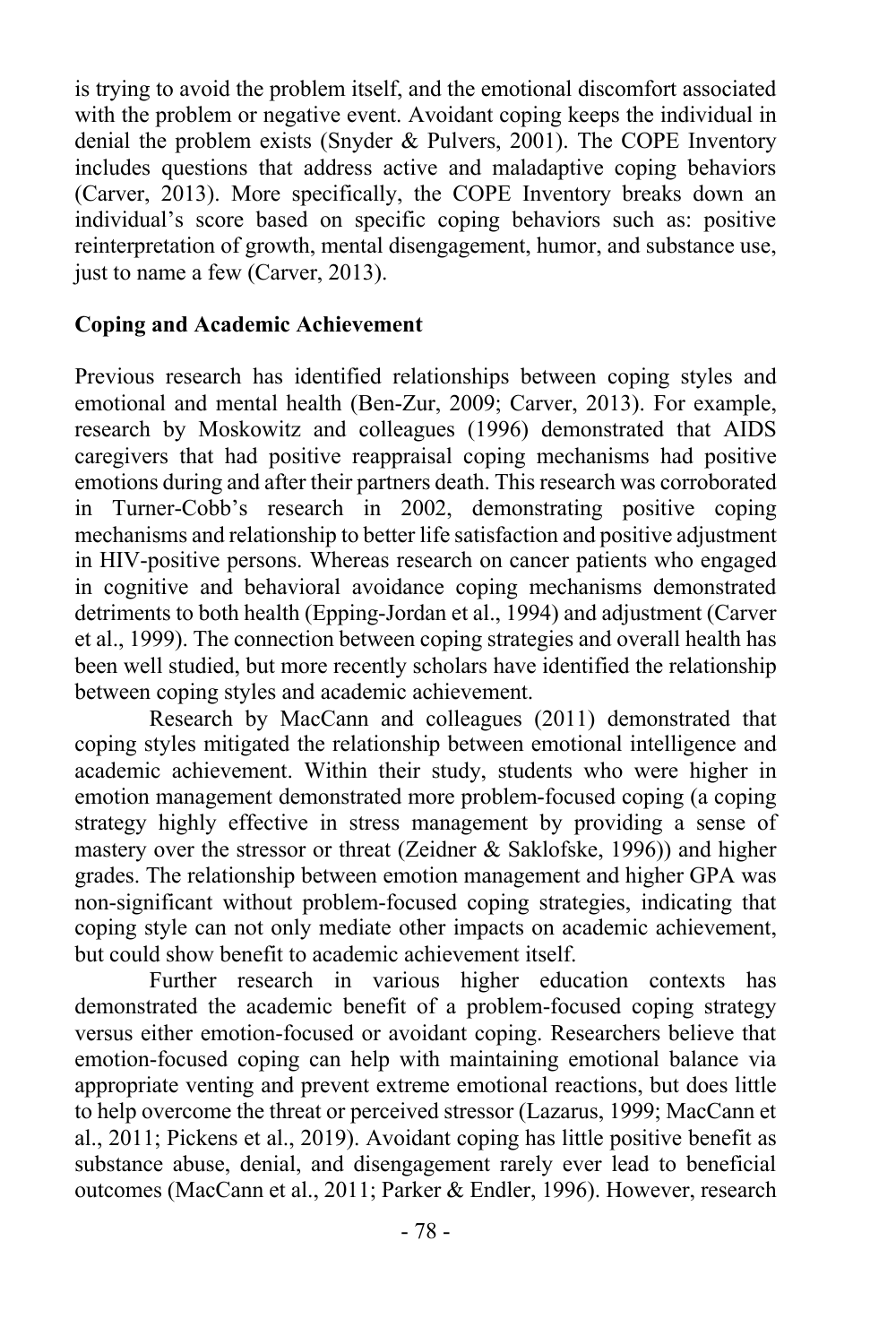on problem-focused coping has demonstrated relationships to higher exam scores and satisfaction in medical school (Alimoglu et al., 2011), students' university adjustment (Abdullah et al., 2010) and higher GPAs (Abdullahn et al., 2010; Gustems-Carnicer et al., 2019).

Previous research has indicated that overall college students rely heavily on emotion-focused coping strategies compared to problem-focused strategies (Broughman, et al., 2009; Strenna et al., 2009), with indications of gender differences of female college students being more likely to use emotion-focused coping and males more likely to use problem-focused coping strategies (Broughman et al., 2009; Ramya & Parthasarathy, 2009). Further, there is little research on faculty coping strategies, but research on secondary education teachers has indicated that teachers who used problemfocused coping strategies experienced less burnout and exhaustion (Pogere et al., 2019). Based on the rigor and high stress of the faculty job, it could be that faculty may have more experience in dealing with stress and working through it via effective problem-focused coping as compared to university students. Given this relationship and the immense amount of stress that COVID-19 has put on students and faculty, we felt it necessary to determine what coping styles both faculty and students were using and how that may impact academic behavior.

# **Research Questions and Hypotheses**

Given the on-going crisis in higher education caused by the pandemic of COVID-19 it is imperative to understand the impact on both faculty and students. Moving forward and preparing for teaching in this new normal, knowing how both faculty and students cope during this acute stress and how it may impact course achievement will be necessary. The main research questions being analyzed in this current study are:

- 1. What coping strategies are both faculty and students engaging in response to the COVID-19 pandemic and the abrupt shift to online learning?
- 2. How has the abrupt switch to online learning in response to COVID-19 impacted student academic achievement?

## **RESEARCH METHOD**

The current study used a survey method to collect data on both faculty and students during the transition to online learning in the wake of COVID-19. A survey methodology was used due to participants being accessible only through an online format during quarantine due to COVID-19. Further, the self-report nature of the measurement used made a survey design a more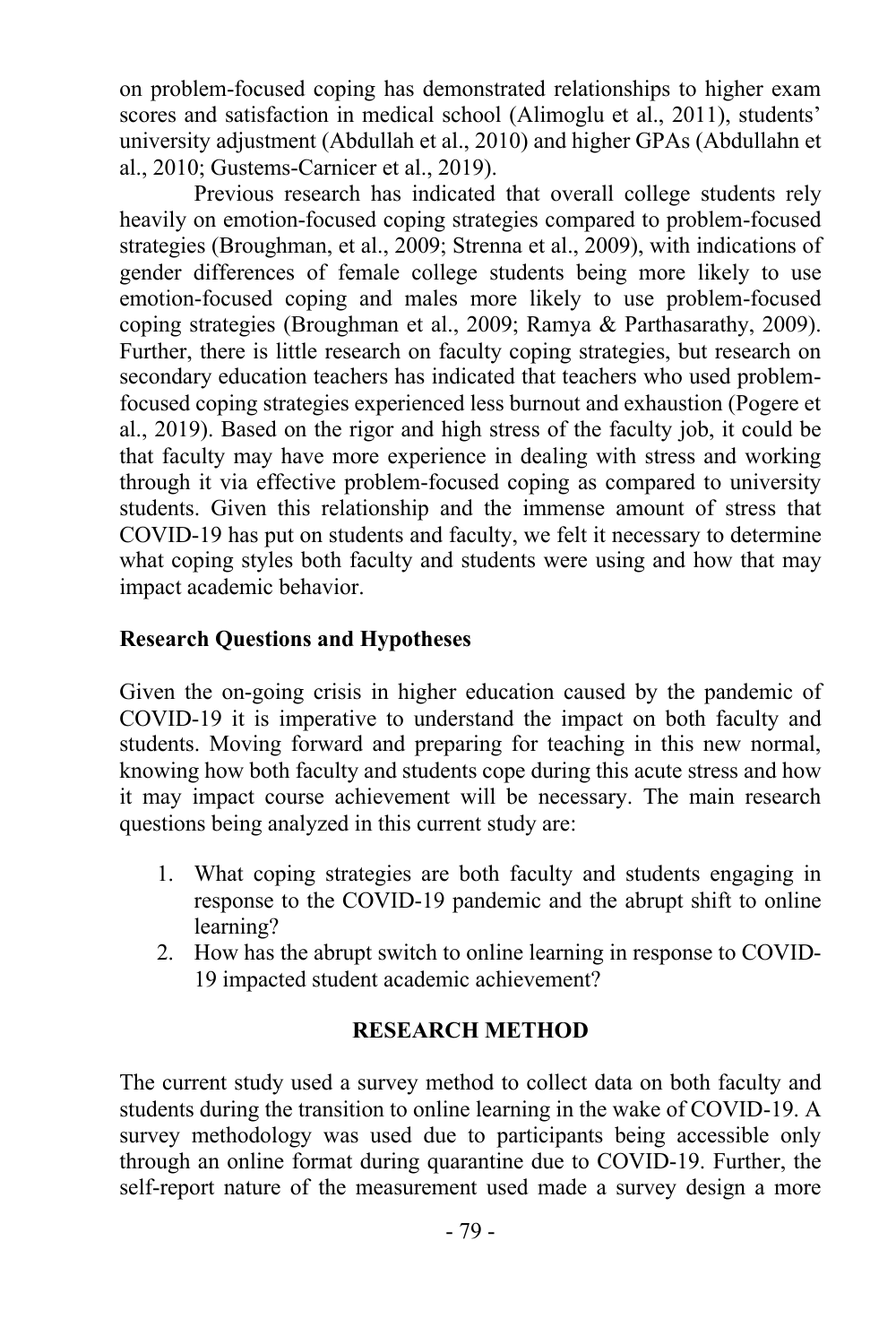appropriate method for collecting information on coping strategies. Survey design is a common methodology used in psychological research and provides reliable access to participants not readily accessible otherwise (Iarossi, 2009). Through data screening to check for outliers and normality, survey research allows for appropriate rigor to data analysis (Sovacool et al., 2018). Participants were recruited through a campus wide e-mail that provided a link to the survey materials. The survey was distributed the week of April  $6<sup>th</sup>$ -10<sup>th</sup>, two weeks after the university had switched to an online only format due to COVID-19.

| ۰.<br>۰,<br>٧ |  |
|---------------|--|
|---------------|--|

|                                  | Student $f(\%)$ | <i>Faculty</i> $f(\%)$ |
|----------------------------------|-----------------|------------------------|
|                                  |                 |                        |
|                                  |                 |                        |
| Age                              |                 |                        |
| 18-22                            | 54 (68.3)       |                        |
| $22 - 30$                        | 22(27.9)        | 3(10.7)                |
| $31-40$                          | 3(3.8)          | 3(10.7)                |
| $41+$                            |                 | 22(78.6)               |
| Gender                           |                 |                        |
| Female                           | 42 (73.6)       | 18 (64.3)              |
| Male                             | 15(26.3)        | 8(28.6)                |
| Other                            |                 |                        |
| Ethnicity                        |                 |                        |
| White (non Hispanic)             | 43 $(60.6)$     | 22 (78.6)              |
| Black or African American        | 14(19.7)        | 3(10.7)                |
| Latino/a                         | 2(2.8)          | 1(18)                  |
| American Indian or Alaska Native | 2(2.8)          |                        |
| Mixed Ethnicity                  | 1(1.4)          |                        |
| Other:                           |                 |                        |

*Demographic Information Separated by Faculty or Student Status* 

*Note:* Participants could select multiple options for ethnicity.

## **Participants**

This study utilized a convenience sample of 103 students and faculty at a regional university in rural Mississippi. A convenience sample was used to get as large of a sample size as possible given the limitations and limited access to participants due to COVID-19 procedures. Ideally a probability sample is used in research with two samples, but given the conditions were pre-determined (faculty vs student) a probability sample was not feasible. A campus wide survey was sent to all faculty at the study site, giving every faculty member an equal opportunity to respond to the survey. For the faculty that responded, they were asked to send their own students the survey to gather responses from students of various majors, rankings, and status. An a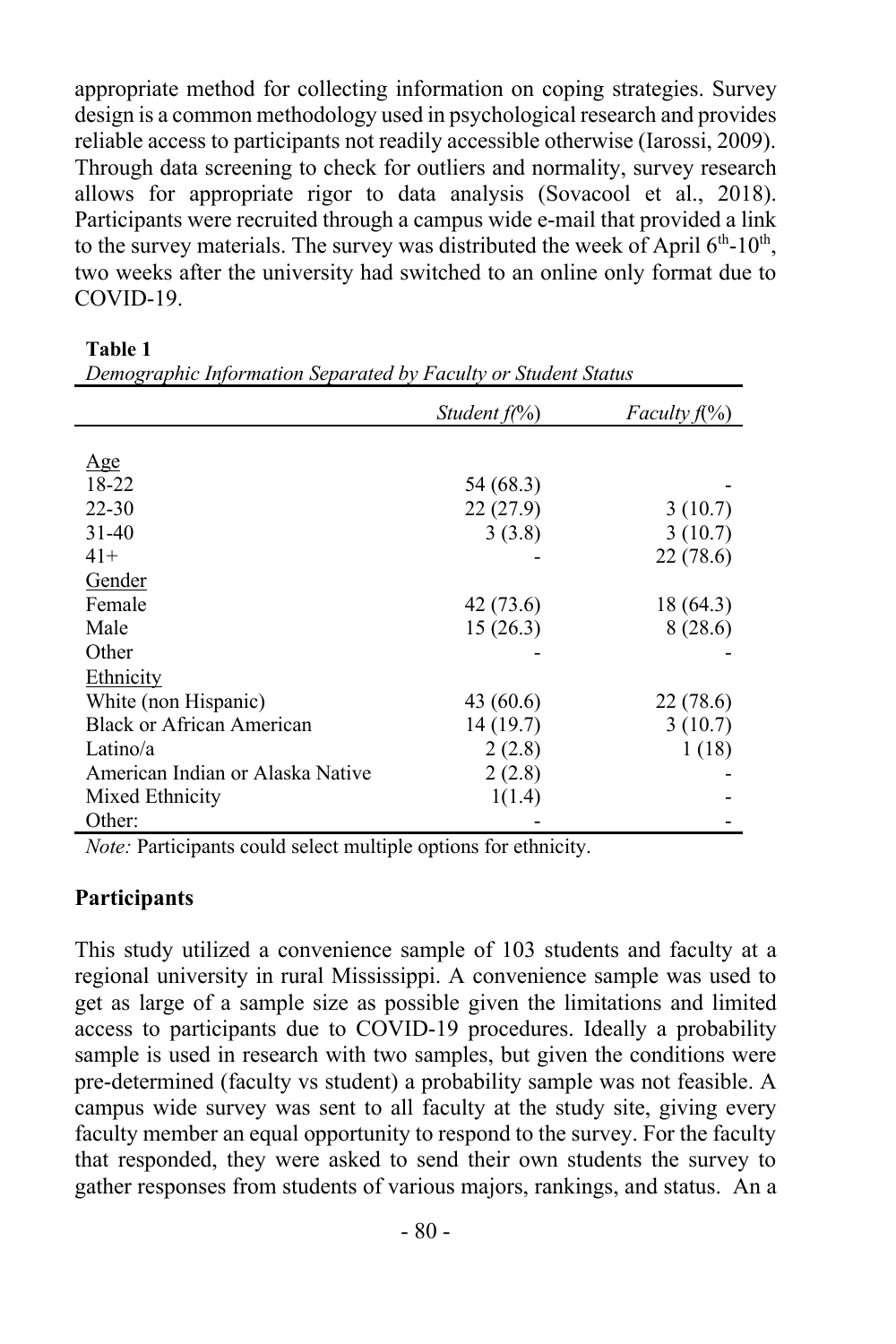priori power analysis showed that for our analyses, need approximately 60 participants to have an 80% probability to detect a small effect  $(d = 0.25)$ . Participants' ethnicity was 65% Caucasian, 16.5% African-American, 2.9% Latino/a, 1.9% Native American/Pacific Islander, and 1% Other. Demographic information separated by faculty or student status can be found in Table 1.

## **Instruments**

**Demographics.** Participants were asked to report their age, gender identity, and ethnicity. To prevent facilitating stereotype threat, the demographic questions were the last items participants filled out in the survey (Steele  $\&$ Aronson, 1995).

**COPE Inventory.** This study used Carver's (2013) COPE Inventory. This Likert-Style 60 item survey measures 14 categories of an individual's coping behaviors to individual events. Participants were asked to respond with what they generally do and feel when experiencing stress. Each question presented a particular activity and participants indicated on a scale of 1-4 (1- "I usually don't do this at all," 4-"I usually do this a lot.") how much they engaged in that activity when dealing with stress. Items were then summed based on their sub-scales. The COPE inventory is widely used in counselor education and clinical research and is a valid and rigorous scale that accurately measures coping behaviors to individual events (Greer et al., 2007).

**Course Grades.** Student participants consented to have their grade information accessed for the semester. At the end of the term, we reached out to the university's Institution of Research Effectiveness and Planning to gather both midterm and final course grades of each course enrolled in by each student participant. Each participant was enrolled in an average of 5 courses giving a total of 300 points of grade data. The university reports grade data as a letter grade ("A" "B" etc.) and so data were analyzed as ordinal due to there being a rank order to the categorical data.

## **RESULTS**

All skewness and kurtosis values were less than or equal to an absolute value of 3, indicating that we could assume normality in the remainder of the analyses (Tabachnick & Fidell, 2001). Furthermore, no outliers were found in any of the data (i.e.,  $zs \leq 3$ ). All reported tests are two-tailed. All data screening techniques, descriptive statistics, and advanced statistical analysis were conducted using the SPSS 21 software.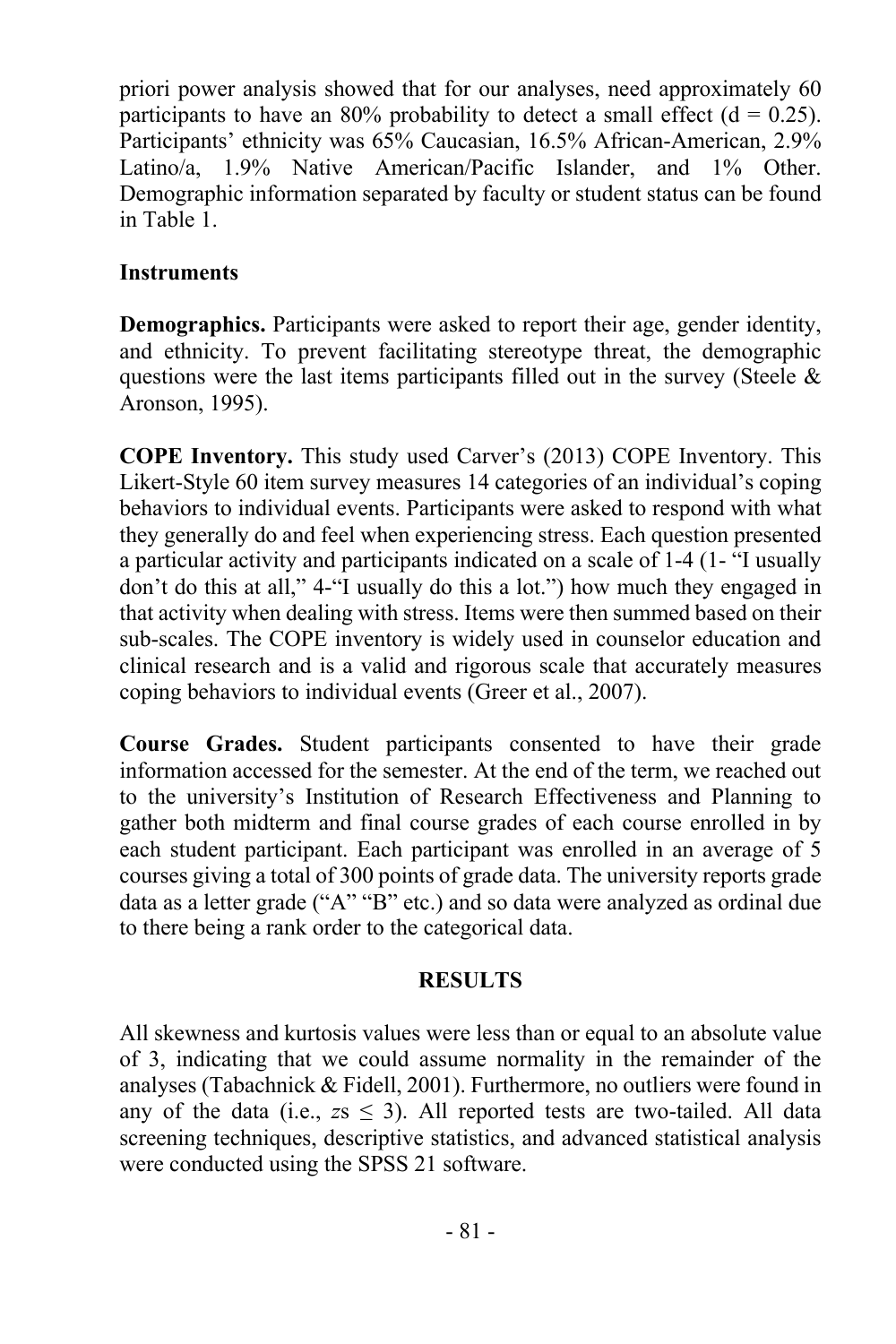To answer research question one, "*What type of coping strategies are both faculty and students engaging in in response to the COVID-19 pandemic and the abrupt switch to online learning?"* we conducted an independent samples t-test comparing the two groups on their sub scores of coping strategies. This test revealed a significant difference between student and faculty in their coping strategy of mental disengagement  $(t(84) = -1.995, p =$ .049,  $d = 0.47$ ), see Figure 1. Other coping strategies were approaching significance, but did not reach the  $p < .05$  level. Means, standard deviations, and alpha levels can be found in Tables 2, 3 and 4.



**Figure 1.** *Means on mental disengagement coping strategy separated by faculty and students.* 

#### **Table 2**

*Means, Standard Deviations and Other Descriptive Information*

| ncans, samaara Devianons ana Omer Deseriptive Information |    |         |             |             |
|-----------------------------------------------------------|----|---------|-------------|-------------|
| Variable Name                                             |    | N Range | M(SD)       | Cron. Alpha |
| <b>COPE Subscales:</b>                                    |    |         |             |             |
| Positive Reinterpretation                                 | 88 | 11.00   | 12.86(2.53) | .78         |
| Mental Disengagement                                      | 88 | 12.00   | 11.17(2.64) | .52         |
| Focus on Venting of Emotions                              | 88 | 12.00   | 10.15(3.23) | .81         |
| <b>Instrumental Social Support</b>                        | 88 | 12.00   | 10.83(3.06) | .79         |
| <b>Active Coping</b>                                      | 88 | 12.00   | 11.49(2.37) | .73         |
| Denial                                                    | 88 | 11.00   | 5.66(2.12)  | .71         |
| Religious Coping                                          | 88 | 12.00   | 11.68(4.40) | .95         |
| Humor                                                     | 88 | 12.00   | 10.16(3.69) | .89         |
| Behavioral Disengagement                                  | 88 | 11.00   | 6.08(2.27)  | .78         |
| Restraint                                                 | 88 | 12.00   | 10.00(2.53) | .62         |
| <b>Emotional Social Support</b>                           | 88 | 12.00   | 10.80(3.65) | .90         |
| Substance Abuse                                           | 88 | 12.00   | 5.78(3.09)  | .97         |
| Acceptance                                                | 88 | 10.00   | 12.16(2.50) | .65         |
| Suppression of Competing                                  | 88 | 11.00   | 10.36(2.05) | .29         |
| Activities                                                |    |         |             |             |
| Planning                                                  | 88 | 12.00   | 12.20(2.72) | .84         |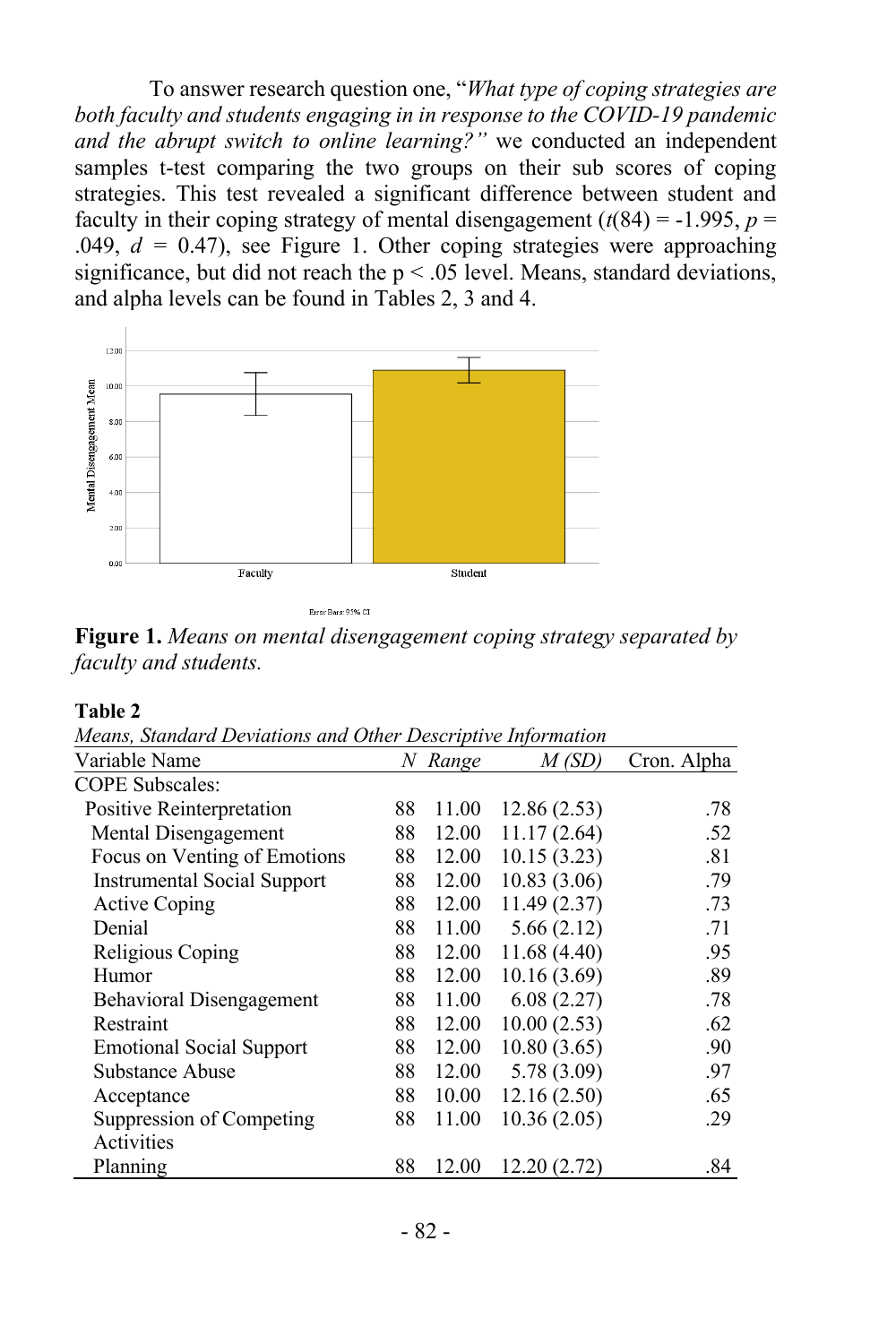**Table 3** 

*Frequencies of course grades at midterm and final grade points.*

| Course Grade         |     |  |  |  |
|----------------------|-----|--|--|--|
| Midterm Course Grade | 208 |  |  |  |
| Final Course Grade   |     |  |  |  |

*Note: On average students were enrolled in 5 courses. Grades from each enrolled course were used. There was one student who withdrew post midterm, their data was subsequently removed.*

#### **Table 4**

*Means, Standard Deviations Separated by Faculty and Student*

|                                 |    | Faculty Student | Faculty      | Student      |
|---------------------------------|----|-----------------|--------------|--------------|
| Variable Name                   | N  | N               | M(SD)        | M(SD)        |
| <b>COPE Subscales</b>           |    |                 |              |              |
| Positive Reinterpretation       | 26 | 62              | 12.92 (2.42) | 12.84(2.60)  |
| Mental Disengagement            | 26 | 62              | 9.56(2.92)   | 10.90(2.79)  |
| Focus on Venting of Emotions    | 26 | 62              | 9.92(3.10)   | 10.24(3.30)  |
| Instrumental Social Support     | 26 | 62              | 11.12(2.93)  | 10.71(3.13)  |
| <b>Active Coping</b>            | 26 | 62              | 11.77(2.27)  | 11.37(2.42)  |
| Denial                          | 26 | 62              | 5.46(1.75)   | 5.74(2.26)   |
| Religious Coping                | 26 | 62              | 11.77(4.54)  | 11.65(4.37)  |
| Humor                           | 26 | 62              | 10.00(3.07)  | 10.23 (3.94) |
| Behavioral Disengagement        | 26 | 62              | 5.58(2.04)   | 6.29(2.34)   |
| Restraint                       | 26 | 62              | 9.88 (1.86)  | 10.05(2.77)  |
| <b>Emotional Social Support</b> | 26 | 62              | 10.69(3.48)  | 10.84(3.74)  |
| Substance Abuse                 | 26 | 62              | 5.54(3.01)   | 5.89(3.14)   |
| Acceptance                      | 26 | 62              | 11.92(2.33)  | 12.26(2.57)  |
| Suppression of Competing        |    |                 | 10.50(1.96)  | 10.31(2.09)  |
| Activities                      | 26 | 62              |              |              |
| Planning                        | 26 | 62              | 12.62 (2.55) | 12.03(2.79)  |

To answer research question two, "*How has the abrupt switch to online learning in response to COVID-19 impacted student academic achievement?"* a Wilcoxon signed-rank test was used because the grade data collected was ordinal (the university reported midterm and final course grades as letters and not percentages). The results showed that students' grades demonstrated a significant change from their midterm course grades reported prior to COVID-19 school shift to their final course grades reported 6 weeks after the COVID-19 online course shift  $(z = 2.025, p = 0.043)$ . The median course grade rating was an A at both pre- and post-treatment, but the  $75<sup>th</sup>$ quartile of students increased from a B median at midterms to an A median at finals.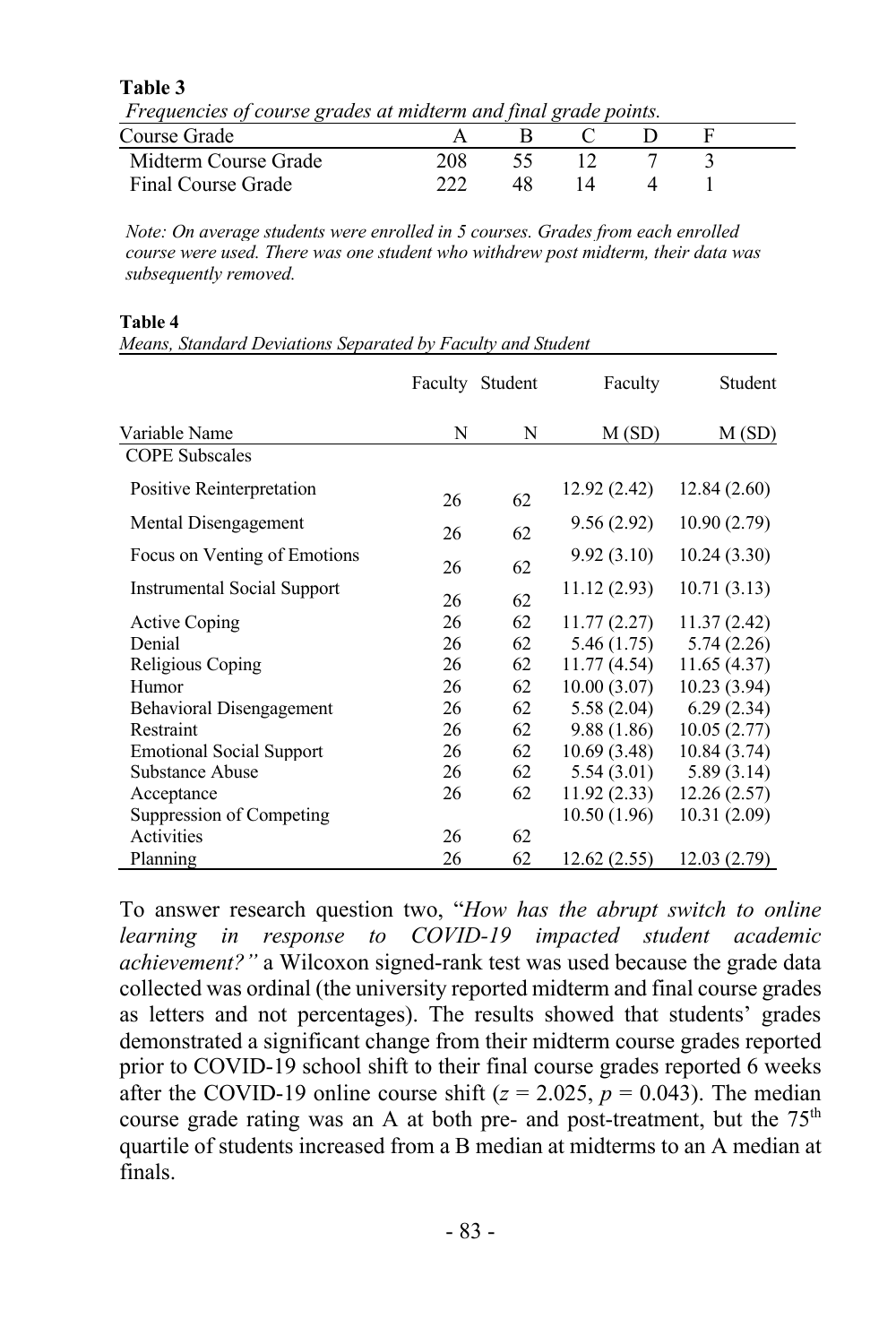#### **DISCUSSION AND CONCLUSIONS**

In examining the coping strategies of both faculty and students there seems to be a pattern in the different types of coping strategies used by faculty compared to their students. Although mental disengagement was the only statistically significant difference in coping strategy use with students  $(M =$ 11.58, *SD* = 2.46) engaging in a significantly higher amount than faculty (*M*  $=10.19$ , *SD* = 2.84), there were other strategies that faculty had higher levels in than students. Specifically, faculty were higher, although non-significant, in their use of positive reinterpretation, use of instrumental social support, active coping, religious coping, suppression of competing activities and planning. This leaves students scoring higher in their use of mental disengagement, venting of emotions, denial, humor, behavioral disengagement, restraint, emotional social support, substance abuse, and acceptance. These were not statistically significant, so one can only speculate, but it seems that faculty overall were engaged in healthier active engagement, problem-focused coping mechanisms than students. This is also mirrored in the significant difference of students engaging in higher levels of mental disengagement, which is a maladaptive coping mechanism (Lazarus, 1999). This finding corroborates previous research that indicates that students are more likely to engage in emotion-focused coping mechanisms (Broughman, et al., 2009; Strenna et al., 2009). Although there is limited research studying the coping strategies of faculty, our findings provide some evidence that they are more likely to engage in problem-focused strategy use than students. Although the stress from COVID-19 equally impacted both faculty and students, given that faculty are a support system for their students as well (Keown et al., 2021; Smidt et al., 2021) that they are unable to mentally distance themselves because their job duties do not allow to cope via disengagement. In fact, research on early faculty experiences and needs during the early weeks of COVID-19 indicated that faculty desired more support for their students in online learning and information on how best to support remote students (Johnson et al., 2020). Although faculty were experiencing extreme stress, their focus was still on supporting their students, not allowing them the privilege of coping through disengagement.

Regarding student academic achievement, looking at the significant increase in grades from midterm to final grade points, it seems that students performed better in their courses as the pandemic went on. This seems counterintuitive given their higher levels of mental disengagement and that mental engagement is necessary for effective learning especially in higher education. There are a few factors that may explain this variance. First, it could be that students perform better in an online environment due to being able to pace the information and work on material at their own schedule. There is some research to indicate that students perform better in online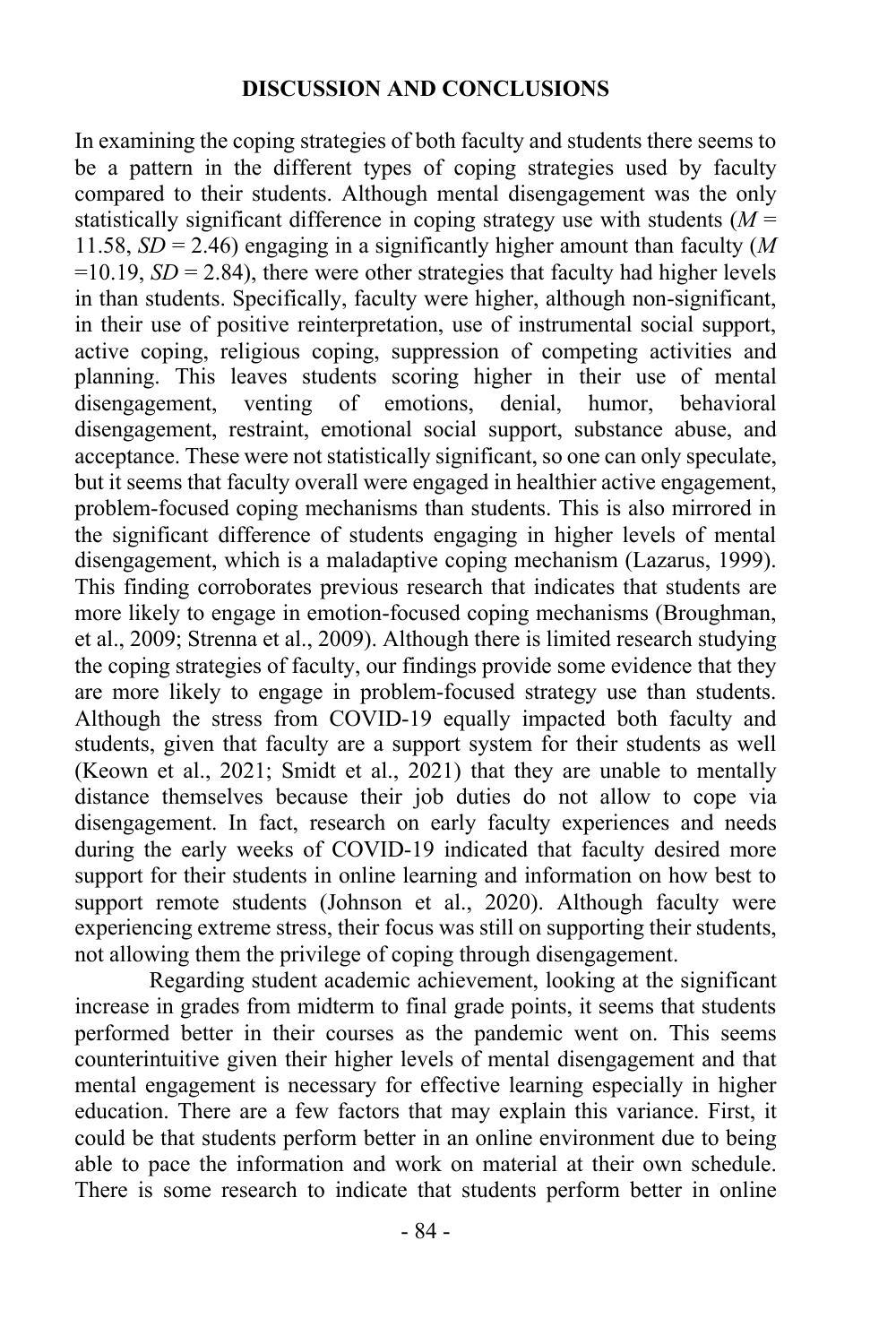courses dependent on select factors such as emotional intelligence (Berenson et al., 2008) and technology self-efficacy (Ozerbas & Erdogan, 2016). These findings, however, are from online courses with an appropriate amount of prep time from the faculty, students who chose an online modality with online learning expectations instead of being forced into it abruptly, as well as a nonpandemic world. With unique context of an abrupt switch to an online learning environment which may require an adjustment period (Bao, 2020), the lack of resources in order to complete the online work especially in lower SES areas (Rohman et al., 2020; Shapiro et al., 2017), and the increase in other responsibilities that coincide with the pandemic (ex: picking up extra work hours, taking care of family members, etc. (Dziech, 2020) it is likely that student engagement and academic achievement would suffer. What is the more plausible explanation for this increase in grades is that faculty recognized the extreme stress and unique context this change created for students and were more lenient on student performance. Many other higher education facilities had made an administrative decision to either give students all passing grades for the Spring semester or simply keep their midterm grades as final grades given the pandemic (Kadakia & Bradshaw, 2020). Other faculty from various universities having recognized the acute stress students were under decided to be more forgiving of students regarding timed exams, late work, and due dates (Colleen, 2020; Retta, 2020; Svrluga, 2020).

## **Theoretical Implications**

With a limited sample size and small effect size, theoretical implications are limited but still relevant. Regarding the literature on coping styles of college students, our study corroborates prior research (Broughman, et al., 2009; Strenna et al., 2009) that indicated college students use maladaptive coping styles (emotion-focused (Snyder, 2003; Lazarus, 1999)). Further, our study is one of the only to our knowledge to specifically focus on faculty coping styles during a severely stressful event such as a pandemic. The context of this study makes generalizability difficult, but provides a starting place to add to the literature of faculty coping styles which may have impacts on teaching pedagogy during high stress events.

## **Practical Implications**

With a shift to an online platform, many faculty were now finding themselves working odd hours with no sure structure, making disengagement difficult (Flaherty, 2020). Although students do have a monetary investment in their coursework, students do not have the same constant connection and need for availability that faculty do. The concern for future implications of teaching online and during acute stress is the importance of setting boundaries for faculty. Since there may be an unfelt need or requirement to be constantly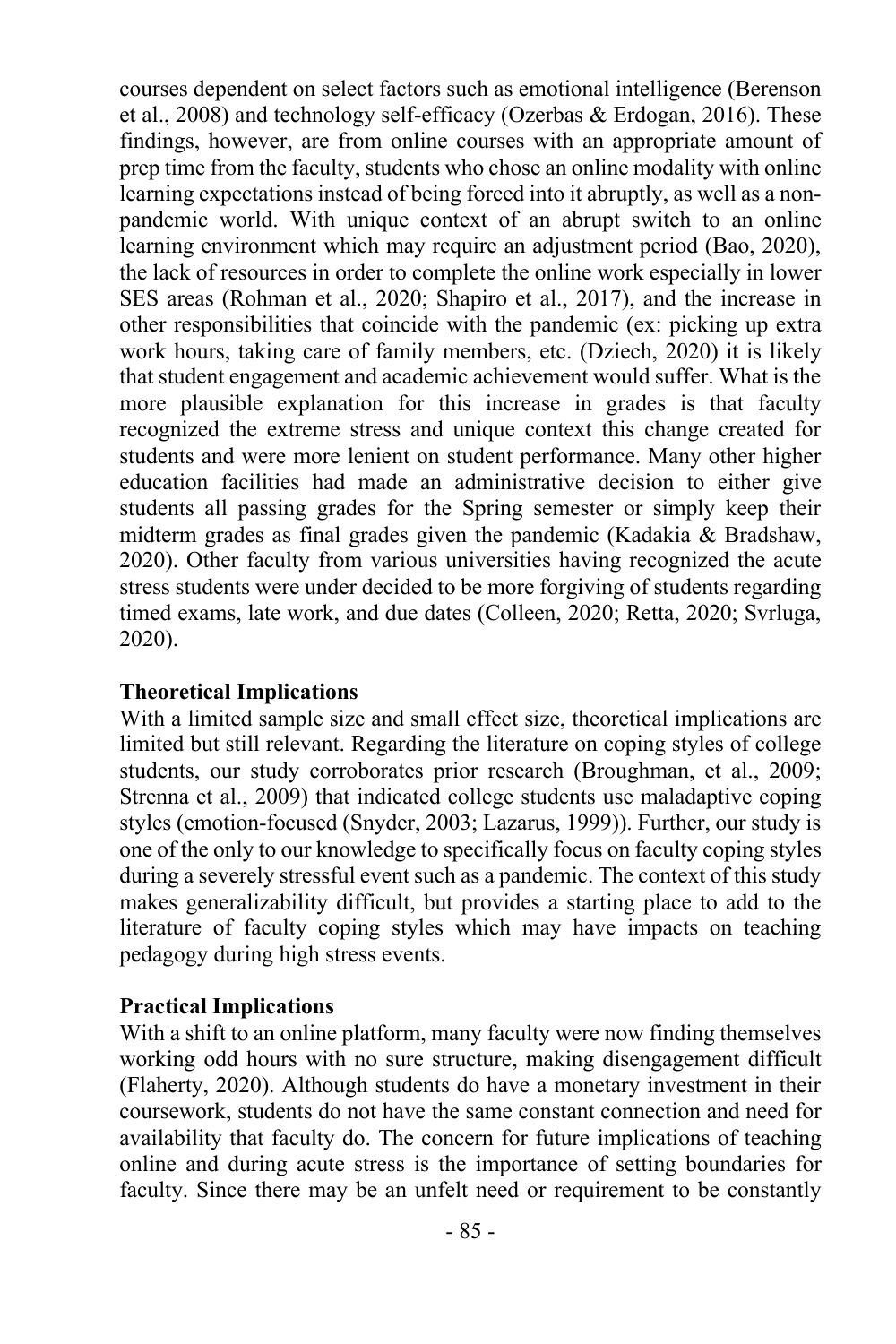available for online teaching given the lack of clear 'working hours', faculty may need to find a coping mechanism that allows a healthy level of mental disengagement to prevent burnout and feelings of being overwhelmed that many faculty have indicated over the past few months (Sahu, 2020).

The implications of the grade data moving forward is relatively limited. It possibly illuminates the compassion of faculty toward struggling students in a time where triage teaching and stress was rampant. As far as the impact of the stress and disruption caused by COVID-19 on student academic performance, more detailed investigation would need to occur. It seems likely that student performance would have decreased but given the lack of individual assignment data as well as qualitative responses this study cannot conclusively say and in fact our data would indicate the opposite. Future studies would greatly benefit from qualitative interviews with both faculty and students to give a further narrative to the quantitative data.

#### **Limitations and Future Directions**

As with any study, our research has some limitations. First, because the data were only collected for one semester at one university at the brink of the pandemic, it will be difficult to make generalizable claims based on the findings. We are aware of this limitation and our implications from the research were discussed with these limiting factors in mind. Second, our sample size was relatively limited. Future studies would benefit from gathering a greater sample to give further power to analyses and give greater generalizability to findings. Further, although our findings were statistically significant, they had a relatively small effect size. Future research should consider comparing variances between student and faculty coping styles to see if similar patterns emerge. Finally, our research was exploratory and took place during a pandemic, this context will be difficult to replicate. Moving forward, future research should consider how coping styles of both faculty and students during times of high stress impact teaching as well as student achievement over time. Although the grade data indicates that students performed better at the end of the semester than they did at midterms (prior to the closing of campus), it seems there may be more to the story than is accessible purely from grade data. Future studies should include a qualitative component for both faculty and students to gain a more holistic understanding of the impact on academic achievement.

#### **CONCLUSION**

The goal of our research was to gain further understandings of how faculty and students engaged in coping strategies during the first stages of COVID-19. Further, wanted to investigate how the pandemic may have impacted student and faculty coping strategies and how the acute stress of the pandemic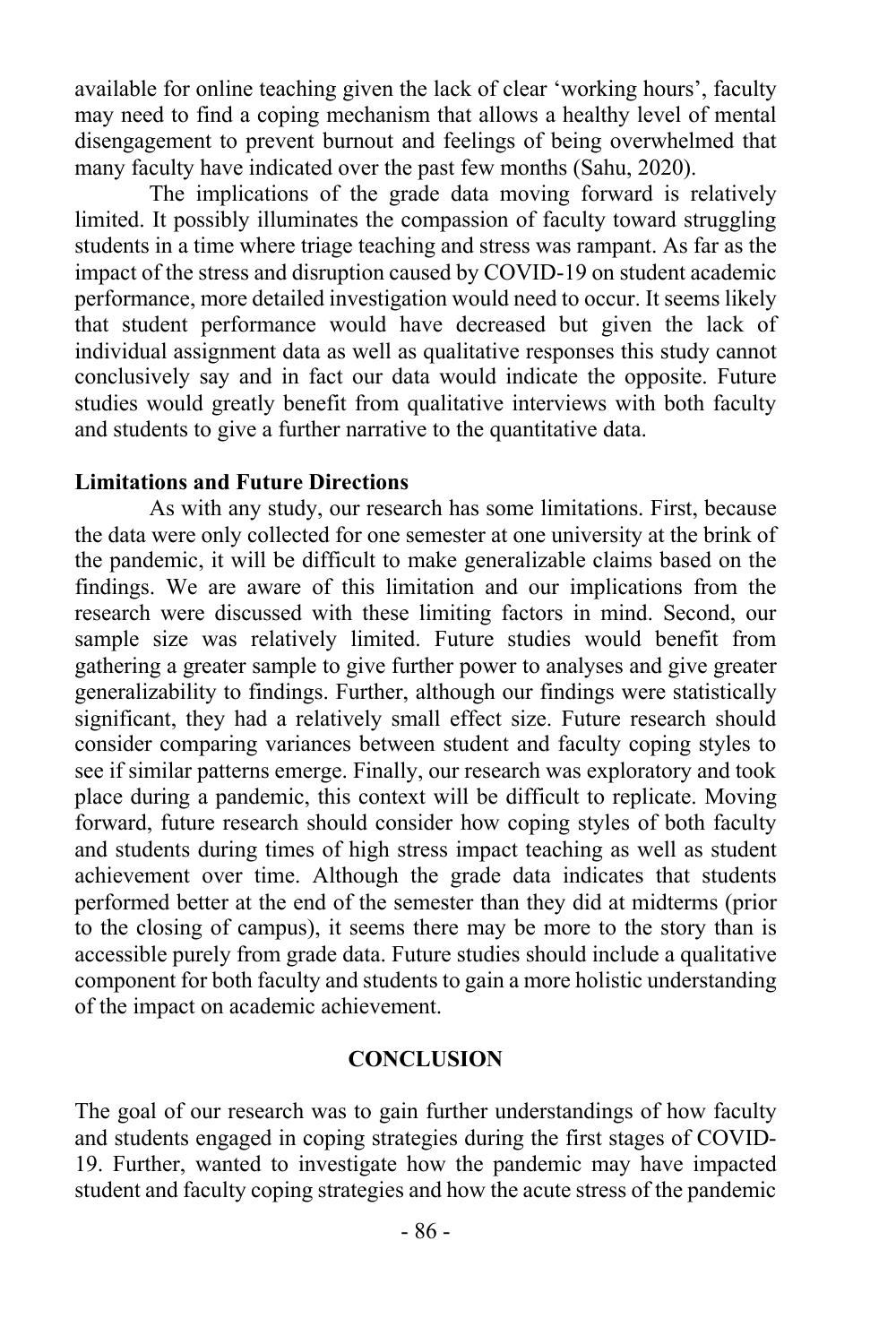impacted student academic achievement. We found that students were more likely than faculty to engage in mental disengagement as a coping mechanism, corroborating previous research indicating students' likelihood of using maladaptive (emotion-focused) coping mechanisms (Broughman, et al., 2009; Lazarus, 1999; Strenna et al., 2009). We also provide some evidence indicating faculty's greater use of problem-focused coping strategies, adding to the limited research in this area. These findings have implications for both theoretical and practical implications for college teaching and coping with stress, but future studies are needed to confirm these findings and explore these phenomena in greater depth.

#### **REFERENCES**

- Abdullah, M. C., Elias, H., Uli, J., & Mahyuddin, R. (2010). Relationship between coping and university adjustment and academic achievement amongst first year undergraduates in a Malaysian public university. *International Journal of Arts and Sciences*, *3*(11), 379-392.
- Alimoglu, M. K., Gurpinar, E., Mamakli, S., & Aktekin, M. (2011). Ways of coping as predictors of satisfaction with curriculum and academic success in medical school. *Advances in Physiology Education, 35*(1), 33-38. https://doi.org/10.1152/advan.00100.2010
- American Psychological Association. (n.d.). Problem-focused coping. In *APA dictionary of psychology.* Armitage, R., & Nellums, L. B. (2020). Considering inequalities in the school closure response to COVID-19. *The Lancet Global Health, 8*(5), e644. https://dx.doi.org/10.1016%2FS2214-109X(20)30116-9
- Baloran, E. T. (2020). Knowledge, attitudes, anxiety, and coping strategies of students during COVID-19 pandemic. *Journal of Loss and Trauma*, *25*(8), 635-642. https://doi.org/10.1080/15325024.2020.1769300
- Bates, T. (2020, April 7). What should we be doing about online learning when social distancing ends? Online Learning and Distance Education Resources. https://www.tonybates.ca/2020/04/07
- Bao, W. (2020). COVID-19 and online teaching in higher education: A case study of Peking University. *Human Behavior and Emerging Technologies*, *2*(2), 113–115. https://doi.org/10.1002/hbe2.191
- Ben-Zur, H. (2009). Coping styles and affect. *International Journal of Stress Management*,*16*(2), 87–101. https://doi.org/10.1037/a0015 731
- Berenson, R., Boyles, G., & Weaver, A. (2008). Emotional intelligence as a predictor of success in online learning. *The International Review of Research in Open and Distributed Learning, 9*(2), 385-395. https://doi.org/10.19173/irrodl.v9i2.385
- Carver, C. S., Pozo, C., Harris, S. D., Noriega, V., Scheier, M. F., Robinson, D. S., ... & Clark, K. C. (1999). How coping mediates the effect of optimism on distress: a study of women with early stage breast cancer. *Journal of Personality and Social Psychology, 65,* 375-390. https://doi.org/ 10.1037/0022-3514.65.2.375
- Carver, C. S. (2013). COPE Inventory *[Measurement Instrument Database for*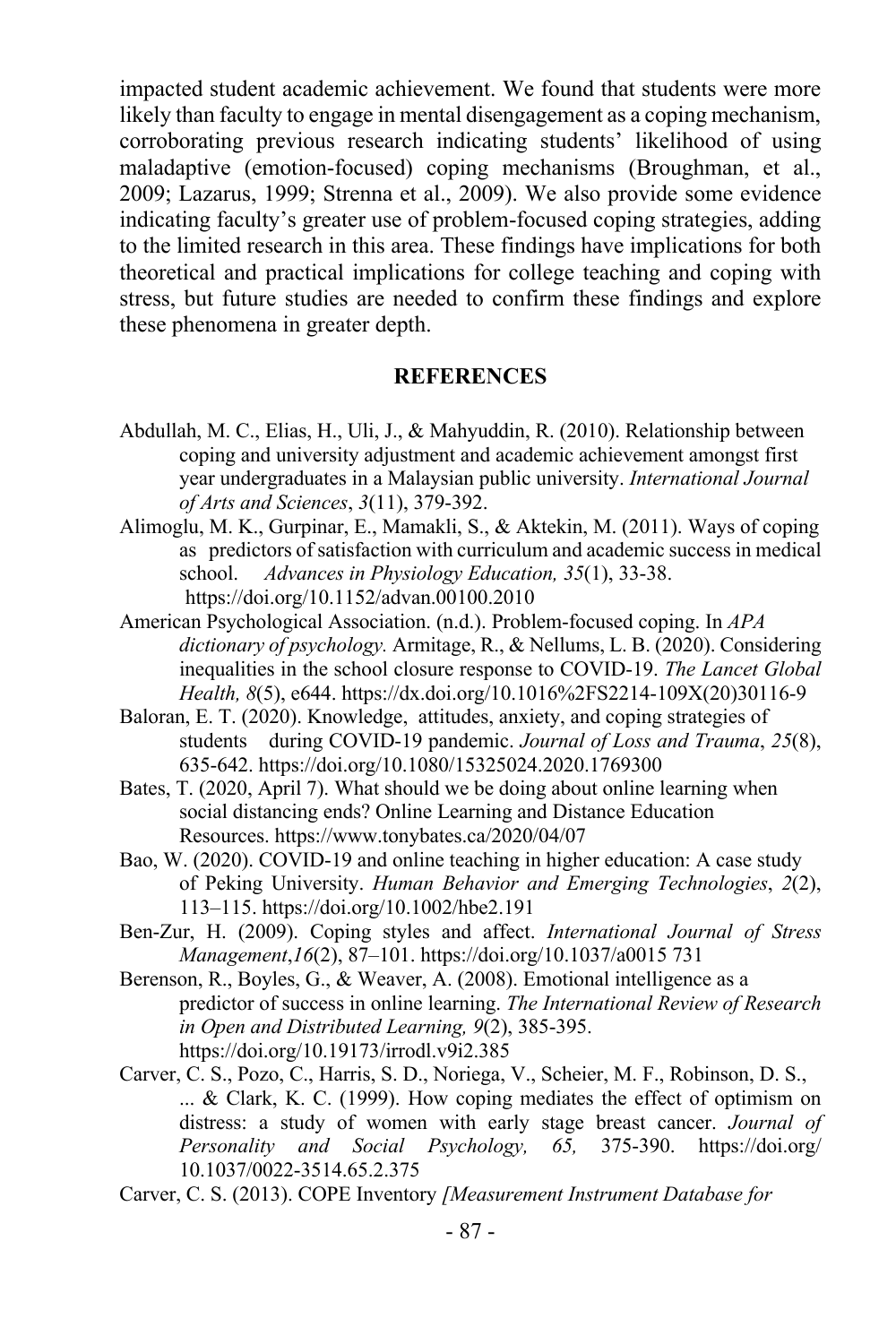*the Social Science]*.

- Colleen, F. (2020, April 23). *How lenient, or not, should professors be with students right now?* Inside Higher Ed. https://www.insidehighered.com/news/2020/04/23/
- Epping-Jordan, J. E., Compas, B. E., & Howell, D. C. (1994). Predictors of cancer progression in young adult men and women: Avoidance, intrusive thoughts, and psychological symptoms. *Health Psychology, 13*, 539- 547. https://doi.org/10.1037/0278-6133.13.6.539

Flaherty, C. (2020). *Working from home during COVID-19 proves challenging for faculty members*. Inside Higher Ed. https://www.insidehighered.com/news/2020/03/24/

Folkman, S., & Lazarus, R. S. (1980). An analysis of coping in a middle-aged community sample. *Journal of Health and Social Behavior, 21,* 219- 239. PMID: 7410799.

Greer, T. M. (2007). Measuring coping strategies among African Americans: An exploration of the latent structure of the COPE inventory. *Journal of Black Psychology, 33*(3), 260-277. https://doi.org/10.1177/0095798407302539

- Gustems-Carnicer, J., Calderón, C., & Calderón-Garrido, D. (2019). Stress, coping strategies and academic achievement in teacher education students. *European Journal of Teacher Education*, *42*(3), 375-390. https://doi.org/10.1080/02619768.2019.1576629
- Iarossi, G. (2006). *The power of survey design: A user's guide for managing surveys, interpreting results, and influencing respondents.* Washington, DC: The World Bank.
- Johns, S., & Stephanie Hawkes. (2021). A look at empathy, university belonging, and intersectionality: How to support a diverse student body amid the COVID-19 crisis. *Journal of Interdisciplinary Studies in Education, 9*(2), x-xiii. https://doi.org/10.32674/jise.v9i2.2407
- Johnson, N., Veletsianos, G., & Seaman, J. (2020). US faculty and administrators' experiences and approaches in the early weeks of the COVID-19 pandemic. *Online Learning*, *24*(2), 6-21. https://doi.org/10.24059/olj.v24i2.2285
- Kadakia, P., & Bradshaw, A. (2020, May 6). *Equitable exams during Covid-19.* Inside Higher Ed. https://www.insidehighered.com/advice/2020/05/06/changesinstructors-should-consider-administering-and-grading-exams-duringcovid
- Keown, S., Carroll, R., & Smothers, M. (2021) Real time responses: Front line educators' view to the challenges the pandemic has posed on students and faculty. *Frontiers in Education, 6*(1) 8. https://doi.org/10.3389/feduc.2021.595847
- Lazarus, R. S. (1999). *Stress and emotion: A new synthesis.* Springer Publishing Company.
- Lazarus, R. S., & Folkman, S. (1984). *Stress, appraisal, and coping.* Springer Publishing Company.
- Lee, J. (2020). Mental health effects of school closures during COVID-19. *The*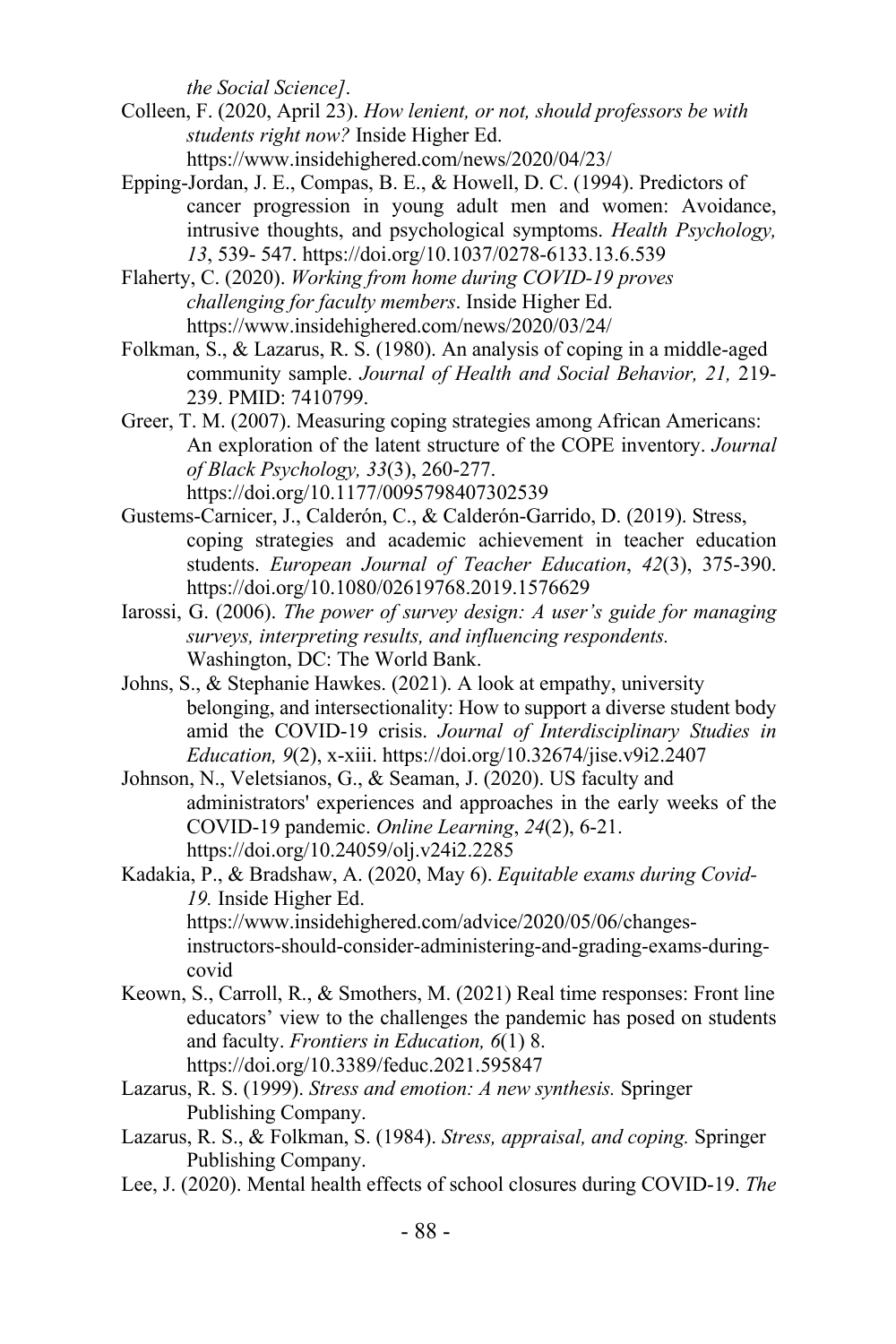*Lancet Child & Adolescent Health, 4*(6), 421. https://doi.org/10.1016/S2352-4642(20)30109-7

- Lee, A. M., Wong, J. G., McAlonan, G. M., Cheung, V., Cheung, C., Sham, P. C., … & Chua, S. E. (2007). Stress and psychological distress among SARS survivors 1year after the outbreak. *The Canadian Journal of Psychiatry, 52*(4), 233-240. https://doi.org/10.1177/070674370705200405
- Lipson, S. K., Lattie, E. G., & Eisenberg, D. (2019). Increased rates of mental health service utilization by US college students: 10-year population-level trends (2007–2017). *Psychiatric Services*, *70*(1), 60-63. https://doi:10.1176/appi.ps.201800332
- MacCann, C., Fogarty, G. J., Zeidner, M., & Roberts, R. D. (2011). Coping mediates the relationship between emotional intelligence (EI) and academic achievement. *Contemporary Educational Psychology*, *36*(1), 60-70. https://doi.org/10.1016/j.cedpsych.2010.11.002
- Moskowitz, J. T., Folkman, S., Collette, L., & Vittinghoff, E. (1996). Coping and mood during AIDS-related caregiving and bereavement. *Annals of Behavioral Medicine*, *18*(1), 49-57. https://doi.org/10.1007/BF02903939
- Neria, Y., Nandi, A., & Galea, S. (2008). Post-traumatic stress disorder following disasters: a systematic review. *Psychological Medicine, 38*(4), 467. https://doi.org/10.1017/S0033291707001353
- Ozerbas, M. A., & Erdogan, B. H. (2016). The effect of the digital classroom on academic success and online technologies self-efficacy. *Educational Technology & Society, 19*(4), 203-212.
- Pfefferbaum, B., & North, C. S. (2020). Mental health and the Covid-19 pandemic. *New England Journal of Medicine, 383*(6), 510-512. https://doi.org/10.1056/nejmp2008017
- Pickens, B. C., Mckinney, R., & Bell, S. C. (2019). A Hierarchical Model of Coping in the College Student Population. *Journal of Interdisciplinary Studies in Education*, *7*(2), 1-19. https://doi.org/10.32674/jise.v7i2.1210
- Rafidah, K., Azizah, A., Norzaidi, M. D., Chong, S. C., Salwani, M. I., & Noraini, I. (2009). Stress and academic performance: Empirical evidence from university students. *Academy of Educational Leadership Journal*, *13*(1), 37.
- Retta, M. (2020, April 10). *How colleges are grading students during the Coronavirus.* NPR. https://www.npr.org/2020/04/10/830622398/
- Rohman, M., Marji, D. A. S., Sugandi, R. M., & Nurhadi, D. (2020). Online learning in higher education during Covid-19 pandemic: Students' perceptions. *Journal of Talent Development and Excellence, 12*(2), 3644- 3651.
- Sahu, P. (2020). Closure of universities due to Coronavirus Disease 2019 (COVID-19): impact on education and mental health of students and academic staff. *Cureus*, *12*(4). https://doi.org/10.7759/cureus.7541.
- Shapiro, H. B., Lee, C. H., Roth, N. E. W., Li, K., Çetinkaya-Rundel, M., & Canelas, D. A. (2017). Understanding the massive open online course (MOOC) student experience: An examination of attitudes, motivations, and barriers. *Computers & Education*, *110*, 35-50. https://doi.org/10.1016/j.compedu.2017.03.003

Smidt, E., Li, R., Bolton, D. & Rinehimer, E. (2021). Faculty Experiences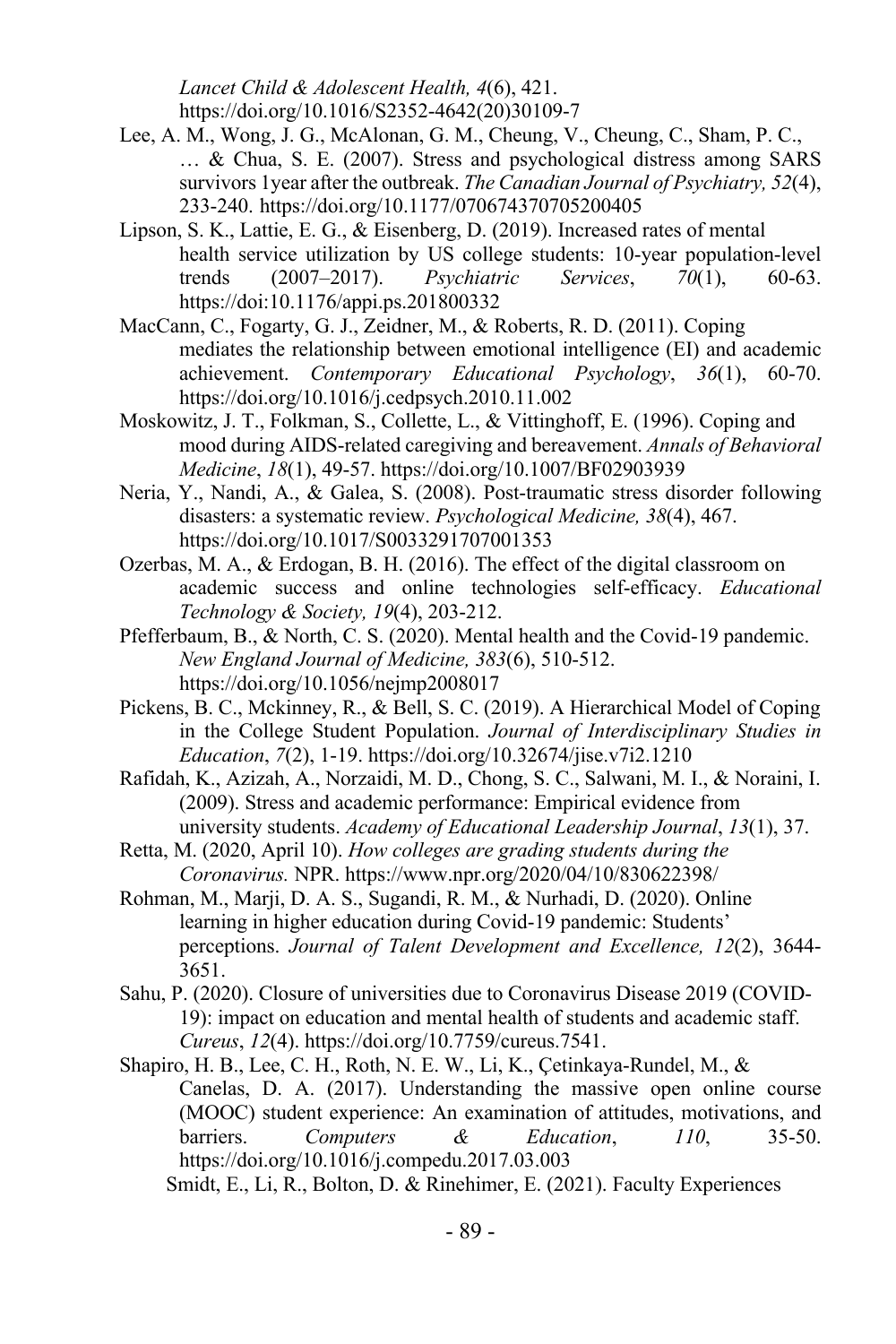During the COVID-19 Pandemic Forced Transition to Remote Teaching: Impact on Future Faculty Support and Development. In E. Langran & L. Archambault (Eds.), *Proceedings of Society for Information Technology & Teacher Education International Conference* (pp. 295-303). Online, United States: Association for the Advancement of Computing in Education (AACE).

- Snyder, C. R., & Pulvers, K. M. (2001). Dr. Seuss, the Coping Machine, and "Oh, The Places You'll Go". In C. R. Snyder (Ed.), *Coping with stress: Effective people and processes* (pp. 3-29). Oxford University Press.
- Son, C., Hegde, S., Smith, A., Wang, X., & Sasangohar, F. (2020). Effects of COVID-19 on college students' mental health in the United States: Interview survey study. *Journal of Medical Internet Research*, *22*(9), e21279. https://doi.10.2196/21279
- Sovacool, B. K., Axsen, J., & Sorrell, S. (2018). Promoting novelty, rigor, and style in energy social science: towards codes of practice for appropriate methods and research design. *Energy Research & Social Science, 45*, 12-42. https://doi.org/10.1016/j.erss.2018.07.007
- Strenna, L., Chahraoui, K., and Vinay, A. (2009). Santé psychique chez les étudiants de première année d'école supérieure de commerce: liens avec le stress de l'orientation professionnelle, l'estime de soi et le coping [Mental health in first-year business school students: Links with career stress, self-esteem and coping]. *L'orientation Scolaire et Professionnelle* 38(2), 183–204. https://doi.org/10.4000/osp.1902
- Svrluga, S. (2020, April 6). *Colleges are ditching letter grades this spring, but not all students are on board with 'ungrading'* The Washington Post. https://www.washingtonpost.com/education/2020/04/06/collegegrading-coronavirus/
- Turner-Cobb, J. M., Gore-Felton, C., Marouf, F., Koopman, C., Kim, P., Israelski, D., & Spiegel, D. (2002). Coping, social support, and attachment style as psychosocial correlates of adjustment in men and women with HIV/AIDS. *Journal of Behavioral Medicine*, *25*(4), 337- 353. https://doi.org/10.1023/A:1015814431481
- Wang, X., Hegde, S., Son, C., Keller, B., Smith, A., & Sasangohar, F. (2020). Investigating mental health of US college students during the COVID-19 pandemic: cross-sectional survey study. *Journal of Medical Internet Research*, *22*(9), e22817. https://doi.org/10.2196/22817
- World Health Organization. (2020). WHO Director-General's opening remarks at the media briefing on COVID-19-11 March 2020.
- Zeidner, M., Matthews, G., & Roberts, R. D. (2009). *What we know about emotional intelligence: How it affects learning, work, relationships, and our mental health.* Cambridge, MA: MIT Press.